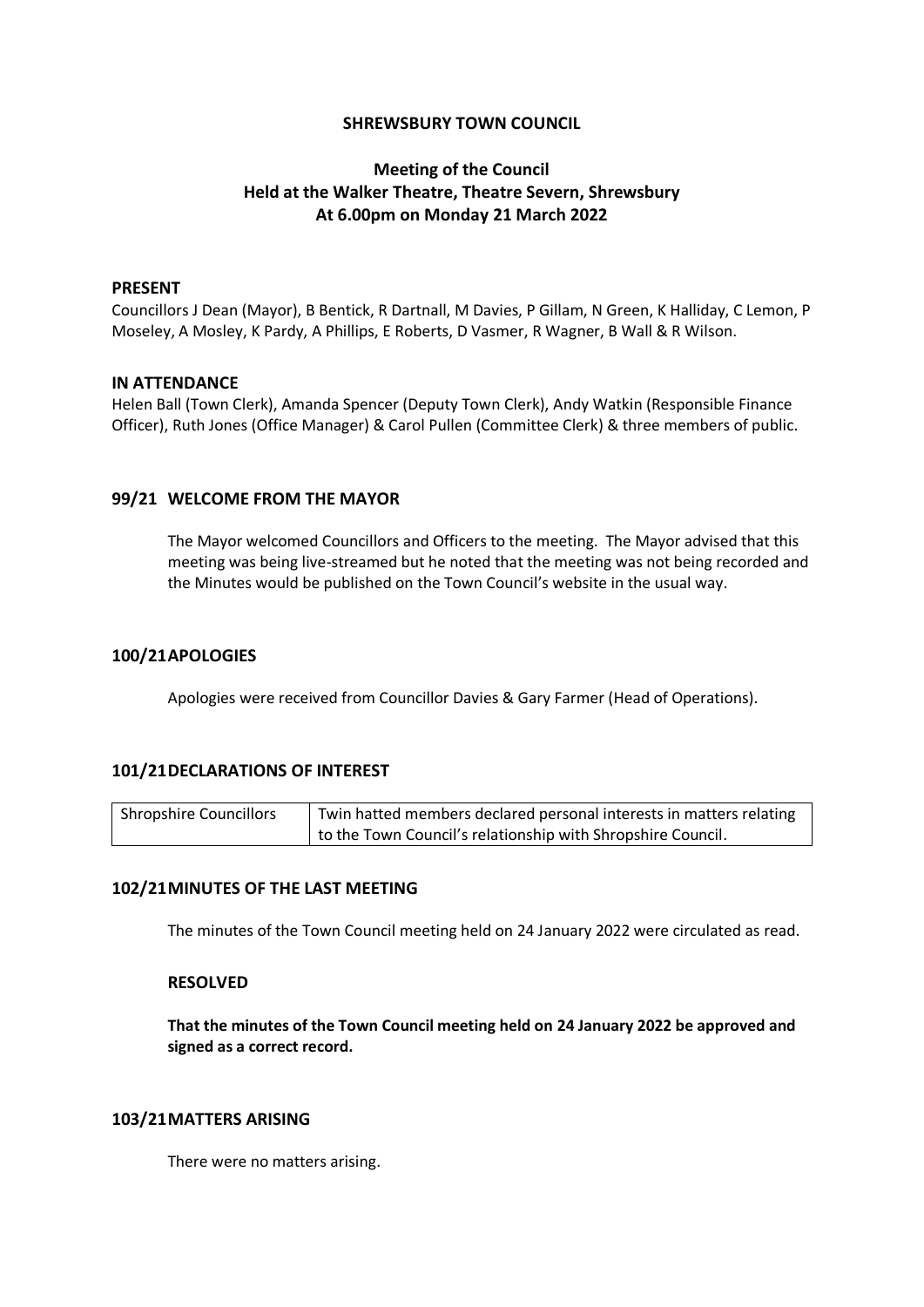## **104/21ANNOUNCEMENTS**

#### **104.1 MAYOR & DEPUTY MAYOR'S ENGAGEMENTS**

Details of the Mayor & Deputy Mayor's engagements for the period 25 January 2022 to 21 March 2022 were circulated and noted.

The Mayor reported that since the last meeting he had attended a number of events including an annual visit to Shrewsbury School where his friendly open challenge to agree a timescale for the decarbonisation of their buildings had been well received. He looked forward to hearing more on this.

He had also attended the graduation ceremony for University Centre Shrewsbury, which had been a great celebration for those present, mostly newly qualified teachers.

Unfortunately it had been necessary to postpone the charity concert due to take place later this week as it had become clear that ticket sales were not going to reach the desirable minimum. Organisers of other events reported similar experiences as Covid continued to be widespread. It was hoped to reschedule the event as a charity fundraiser in the future.

He was pleased to report there had been an impressive turnout at the stand in solidarity for Ukraine meet in Shrewsbury last weekend.

### **104.2 ANNOUNCEMENTS FROM THE TOWN CLERK**

There were none.

## **105/21PUBLIC QUESTIONS/COMMENTS**

The Town Clerk reported that standing orders had been followed in seeking questions ahead of the meeting, but she had accepted questions up until 4pm on the day of this meeting. None had been received.

### **106/21QUESTIONS FROM MEMBERS**

None had been received.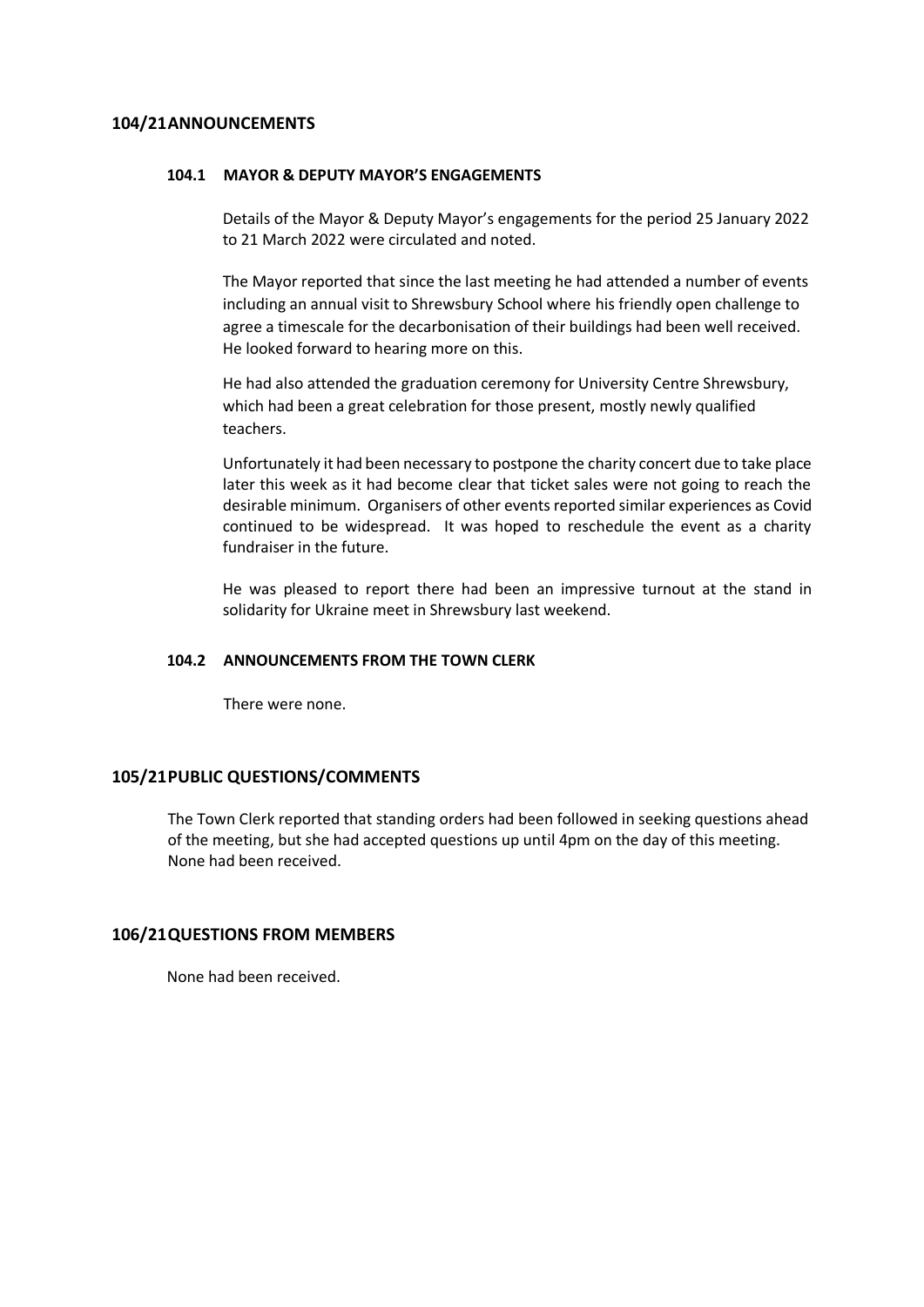## **107/21MOTIONS**

### **(i) Pets as Prizes Motion – Presented by Councillor Rob Wilson**

This Council:

- is concerned about the number of cases reported to the RSPCA each year, regarding pets given as prizes via fairgrounds, social media and other channels in England - and notes the issue predominantly concerns goldfish;
- is concerned for the welfare of those animals that are being given as prizes;
- recognises that many cases of pets being as prizes may go unreported each year;
- supports a move to ban the giving of live animals as prizes, in any form, on Shrewsbury Town Council land;
- notes that Shropshire Council cabinet agreed to progress such measures on Shropshire Council land on Wednesday 19<sup>th</sup> January 2022. (Date [\(shropshire.gov.uk\)\)](https://shropshire.gov.uk/committee-services/documents/s29308/Pets%20as%20Prizes-23112021%200917.pdf).

The Town Clerk appraised members that the Town Council did not allow the giving of animals as prizes to anyone booking its land. This issue had been recognised some years ago by Full Council and the Council were working to an existing resolution of the Recreation & Leisure Committee.

### **RESOLVED:**

### **That the Council:**

- **support the RSPCA campaign;**
- **reiterate its ban on the giving of live animals as prizes, in any form, on Shrewsbury Town Council land;**
- **write to the UK Government, urging an outright ban on the giving of live animals as prizes on both public and private land;**
- **carry out a review of the current policies and the terms and conditions of the licences and hire of Council owned land and premises to ensure that they reflect the Council's position as regards giving of live animals (e.g., Goldfish, etc) as prizes.**

## **(ii) Hybrid Council Meetings – As Recommended by the National Association of Local Councils**

The Town Clerk reported that as members were aware the regulations allowing the Council to hold virtual meetings expired in May last year. NALC had joined forces with the Association of Democratic Service Officers and the Lawyers in Local Government to present a challenge to the High Courts and she had previously reported on the outcome of that challenge. Government put out a call for evidence on the benefit of virtual and hybrid meetings which officers had submitted details to but had not heard anything of the outcome of that call for evidence. NALC, ADSO and LLG had been running a petition to call for change and are now requesting all their member Councils to submit a motion to Council on the basis of what has been presented.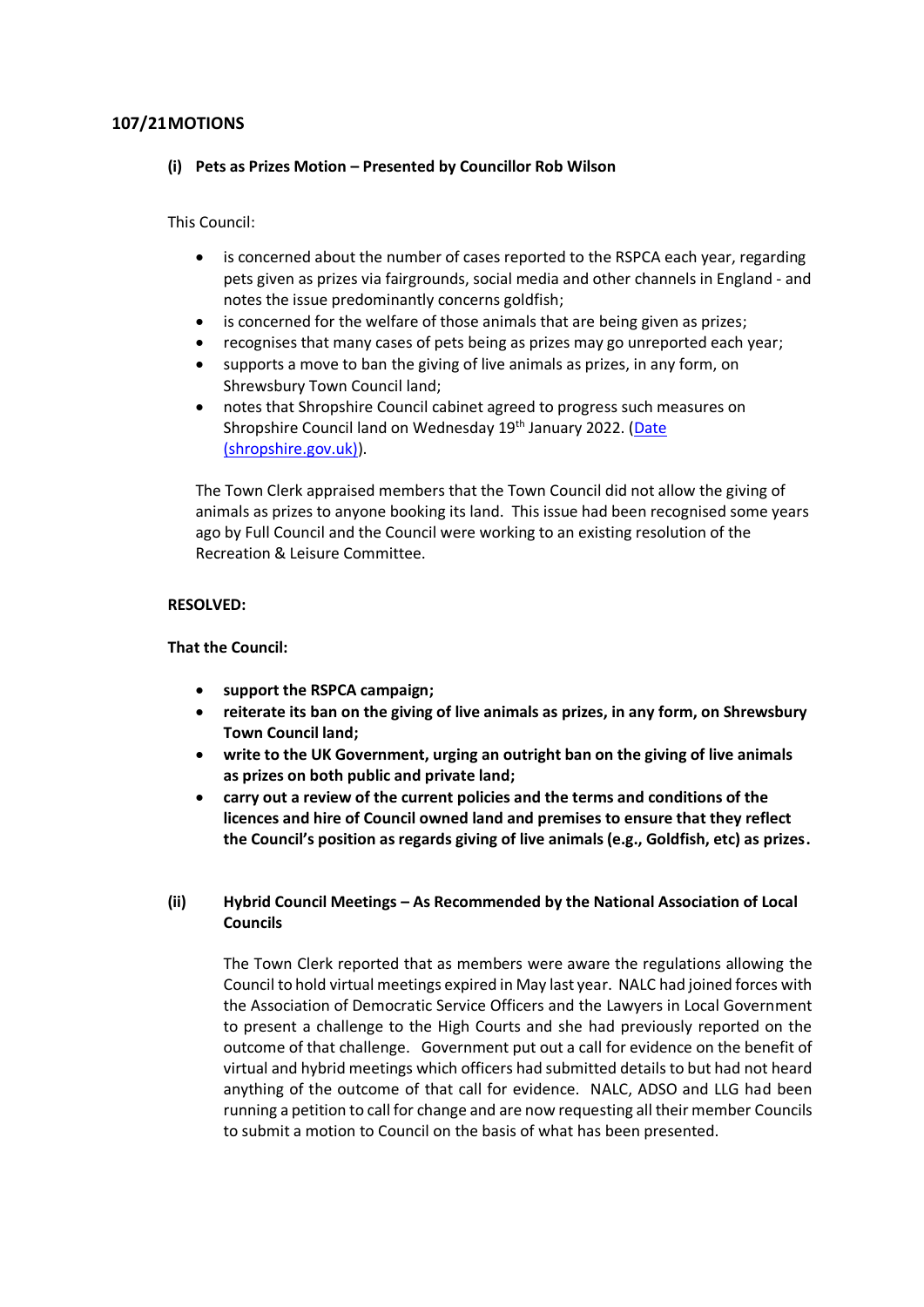Members supported this motion and made reference to the opportunity of hybrid meetings giving more flexibility to councillors, a contribution to the Council's commitment to climate change by removing the necessity to travel to and from meetings and generally more engagement from members.

### **RESOLVED:**

**That this Council supports the petition launched by ADSO and LLG on 5 January with regard to remote and hybrid meetings and agrees to write to the Secretary of State for Levelling Up, Housing and Communities calling on the Government to change the law to allow councils the flexibility to hold such meetings when they deem appropriate within agreed rules and procedures.**

## **(iii) Ban Both Sky Lantern and Balloon Releases from Council Property – Presented by Councillor Wilson**

#### This Council notes:

- For many years the Marine Conservation Society has run a campaign to make sky lantern and balloon releases illegal by classifying this activity as 'littering'. The Society has not been successful.
- The Society has also encouraged Local Authorities to ban these activities from property that the Authorities own.
- Shropshire's neighbouring Council of Worcestershire has banned both sky lantern and balloon releases.
- Hereford has banned sky lantern releases.
- Over the past 5 years, on average 3 balloons per 100m have been found during the Great British Beach Clean.
- Balloons marketed as 'biodegradable' can last up to four years ie as litter
- Animals, including livestock, can be injured through ingestion, entanglement and entrapment.
- Marine turtles are particularly vulnerable. The digestive tract of a juvenile green turtle, washed up dead near Blackpool in 2001, was completely blocked by marine litter including a large fragment of blue latex balloon.
- Animals get tangled up in balloon ribbons and string, restricting their movement and the ability to eat.
- Sky lanterns also pose a fire hazard to crops and to thatched roof properties.
- Shropshire Council resolved on 24<sup>th</sup> February 2022 to ban sky lantern and balloon releases from all Shropshire Council property [\(Agenda item -](https://shropshire.gov.uk/committee-services/mgAi.aspx?ID=17033) Motions — [Shropshire Council\)](https://shropshire.gov.uk/committee-services/mgAi.aspx?ID=17033)

Councillor Phillips proposed that the Council go further by including a ban on the sale of Lanterns and associated products on any of its assets; these included the Markets. Members agreed with this proposal but felt there needed to be clarification on exactly what products would be included in this ban.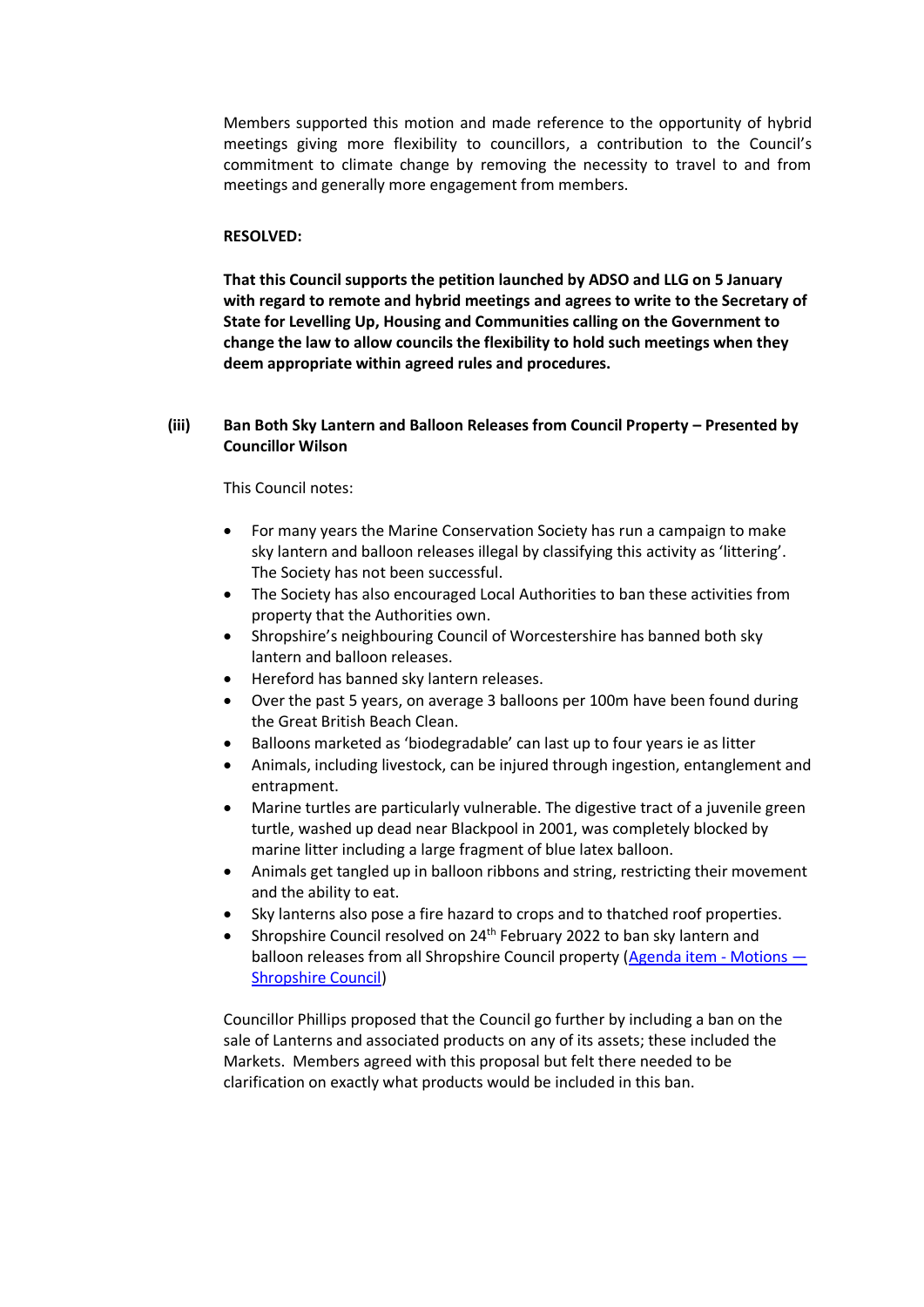#### **RESOLVED:**

### **That:**

- **All Sky Lantern and Balloon releases are to be banned from all Shrewsbury Town Council property;**
- **Request the Government to classify all such releases as littering, and thus they should be made illegal;**
- **Run a social media campaign to discourage all such releases within the County.**
- **The Town Clerk investigate the possibility of making it impossible to sell Sky Lanterns and associated products in outlets that the Council have control over.**

## **(iv) North West Relief Road – Presented by Councillor Dartnall**

Given the Town Council's policy to strongly oppose the NWRR has been decided on at least two occasions in the last year, this motion requests a letter to be sent to Rt. Hon. Grant Shapps, Secretary of State for Transport and to Baroness Vere, Transport Minister in the light of recent press reports about a potential government reset on new road funding projects. The letter should clearly communicate the Town Council's opposition to the construction of the NWRR in Shrewsbury as follows.

Shrewsbury Town Council does not accept the case for the NWRR has been made, instead the Town Council sees the proposed road as damaging to the town and its residents. The only beneficiaries, should this project go ahead, will be the developers involved in building the road and the many new homes that will fill the area subsequently.

Building a new road is an out-dated, financially risky response to the transport problems Shrewsbury faces. The most urgent transport need for our town is to reduce motor traffic volume and this can only be achieved via a modal shift: removing cars from the roads by improving public transport and creating safe walking and cycling routes, all of which will contribute to a modern, healthier, cleaner and more pleasant environment in our town. Shrewsbury Town Council wishes to move forward and does not want this damaging road forced on the town.

- Shropshire Council has yet to publish the Full Business Case for the NWRR. The latest estimate is for this to happen in December 2022. The current planning application relies on an out-of-date OBC from 2017, since when construction costs have escalated and the Climate Emergency has worsened.
- As we face the Climate Emergency, the NWRR project is claimed to be part of a decarbonising strategy. Comparing projected operational savings of 359 tones/CO<sub>2</sub> each year with 48,000 tonnes/CO<sub>2</sub> in construction means the road will take 120 years or more to show any net emission reduction. This is not a viable decarbonisation strategy. Continuing with the new road will hamper Shrewsbury's aims for Net Zero Carbon.
- Construction of the NWRR will increase road use overall in the medium term due to 'induced traffic' which is now well-understood. Shropshire Council's own modelling shows very worrying traffic volume increases between the north and centre of Shrewsbury even in the period immediately following the road's opening. The so-called NW Relief Road is not expected even by those who advocate for it, to relieve traffic pressure in Shrewsbury.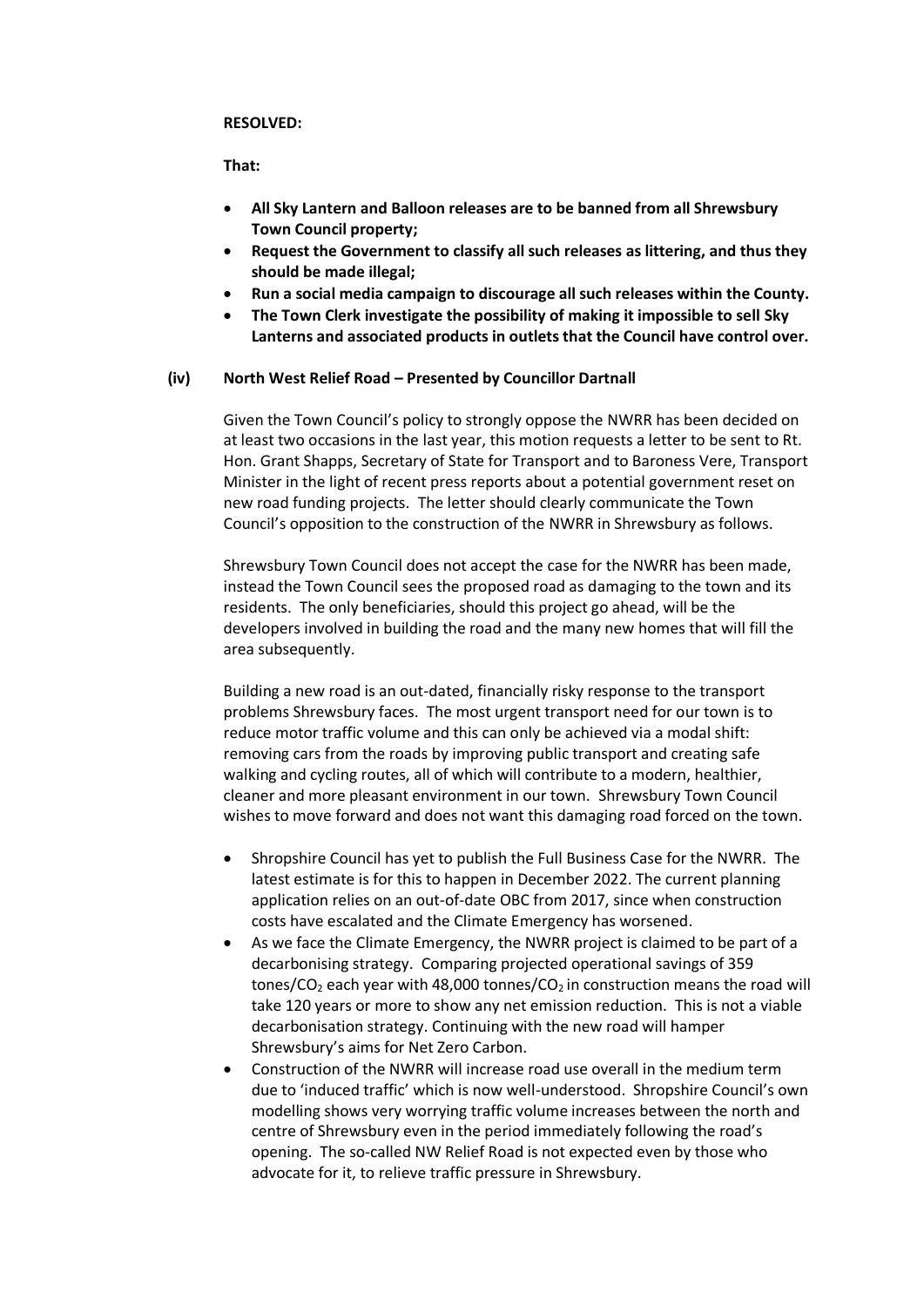- Aside from the disastrous environmental case the NWRR will cause irredeemable damage to wildlife in several SSSI, compromise biodiversity on the west margin of Shrewsbury and change the local environment beyond recognition. The Environment Agency and Natural England have expressed disquiet for many aspects of the natural environment in the area of the road including grave concerns about potential contamination of the local water supply.
- The NWRR's planning application has received a record 4,500 public objections from Shropshire residents

In addition members made the following points

- The aspirations of creating a modal shift of moving people from cars to public transport and alternative travel was stymied by further reductions in the commercial bus routes. IT had previously been announced that Arriva Buses were to change a number of bus routes in the county including the withdrawal of the No 20 service to Radbrook.
- Members commented on the unreliability of many services, with many being cancelled but the public not informed
- Members questioned the viability of the NWRR project given the continued delays in the application being ready for consideration by the Planning Authority. Initially it was to be considered before the 2021 Elections, but was put back to September 2021, December 2021 and now December 2022. Members questioned whether the project would remain on time and on budget.
- The fact that ¾ of the outer ring round was complete was no justification for the completion of the ring round

In presenting the argument against the Motion, Councillor Philips accepted the need for Shropshire Council to present a full transport strategy and review costings particularly given the increasing inflationary increases in raw materials, but he wished to stress the need for travel solutions for the rural hinterland of Shrewsbury and the fact that alternative travel solutions are not likely to extend beyond the town boundary and the likelihood of a regular rural bus route into the town seems remote.

In presenting an amendment to the Motion, Councillor Lemon reported on the quick manner in which Arriva had decided on changes to routes and communicated such with implementation being within a month

## **RESOLVED**

**That a letter be sent to Rt. Hon. Grant Shapps, Secretary of State for Transport and to Baroness Vere, Transport Minister outlining Shrewsbury Town Council's objections to the NWRR.**

**We strongly object to the Arriva Bus decision to withdraw service 20 from Radbrook Green to Shrewsbury Bus Station. This is an essential part of an already weak sustainable transport infrastructure in the west of Shrewsbury.**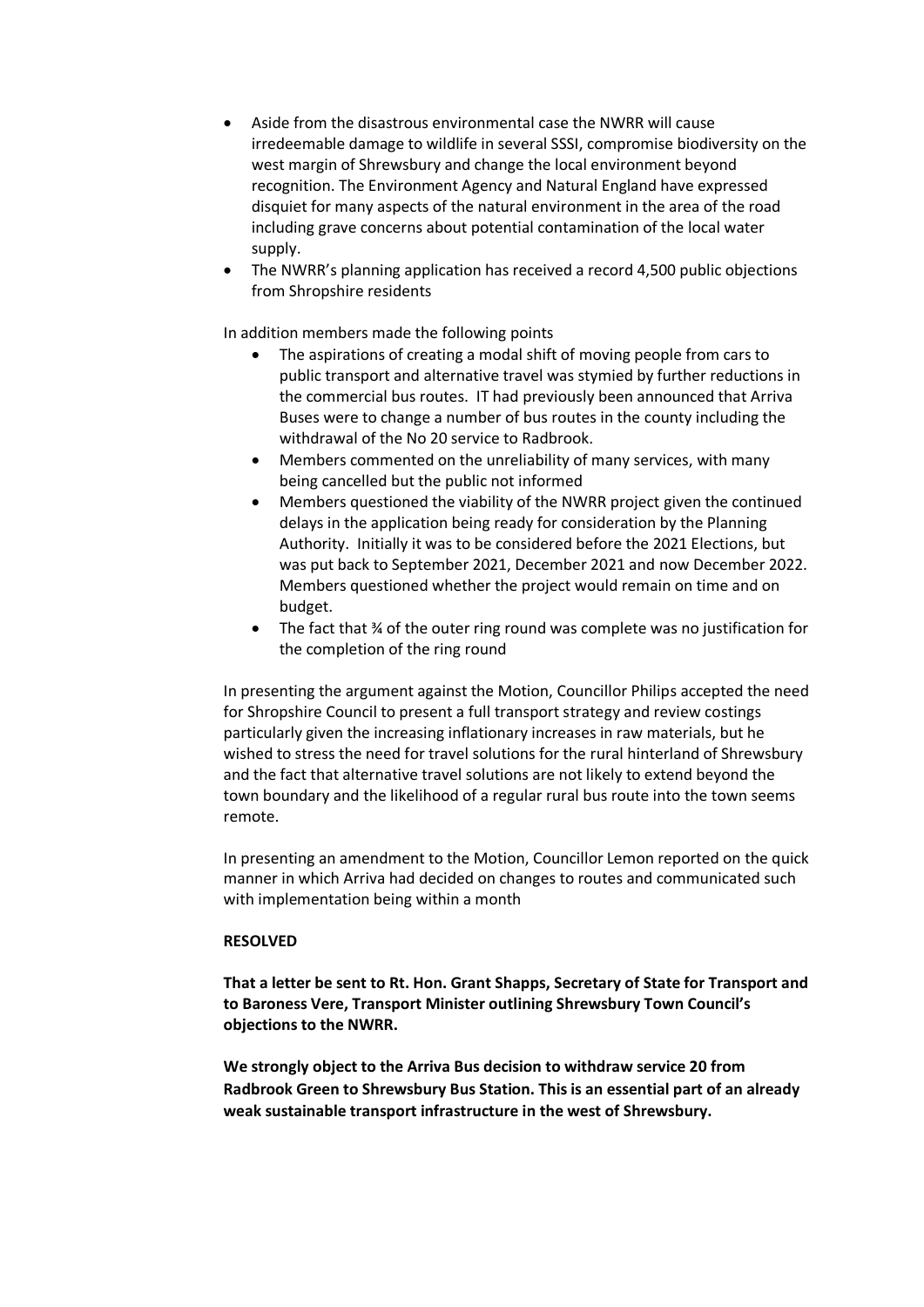**We welcome the council attempt to support this provision by extending 544/546 service, but we do not consider this adequate as this would provide a hugely reduced frequency.** 

**We call on Arriva to reverse this decision. We further call on Shropshire Council to include route 20 as a subsidised route pending further decisions in the light of the 'Bus Back Better' bid.** 

## **(v) Development of Land at Churchcote – Presented by Councillor Lemon**

We are appalled to see the destruction of reedbeds during the nesting season associated with the development of land at Churncote off Welshpool Road, Bicton Heath. We call on Shropshire Council to use its full enforcement powers to prevent further unnecessary damage to the valuable ecology in the area.

The Town Clerk reported that she had spoken to the Case Officer to get the latest position. If there was ever any concern about ecology matters being contrary to a planning application, the Planners would first request a developer to submit a Discharge of Conditions application. In this case application number 22/01063/DIS had been submitted and was validated on the 8<sup>th</sup> March. SC Ecologist had already commented saying 'I have reviewed the submitted Construction Environment Management Plan (Ecology) by RPS Ecology dated 31 January 2022 and am happy with its content. Condition 7 can be discharged. I have and will be monitoring the site for compliance to ensure ecological features and species will be protected in accordance with this document'. The Town Council does not comment on Discharge of Planning Condition Applications as they are for the Statutory Planning Stakeholders to comment and a Parish Council is not a Statutory Planning Stakeholder. The SC Ecologist had been on site three times already and everything remained in accordance with that plan. The developers also had two Ecologists on site.

In terms of the removal of the three ponds, there was also an existing application which had been approved and had all conditions discharged apart from one so whilst extant remained a material consideration.

The only thing that was being reviewed was the creation of an additional access off Welshpool Road which the developer argued is for the Site Promotion Office; the Case Officer had argued that this could be met by using the permitted access as part of the original plan. There was no evidence to serve a stop notice on site and officers would continue to monitor the development. The Case Officer continued to keep both Councillor Wagner and Councillor Picton informed as this site straddled the town boundary.

Members felt that enforcement breaches were happening all too often. Councillor Mosley pointed out that as the Town Council were not the planning authority, its officers did not have the expertise or capacity to comment on enforcement and this was a Shropshire Council issue. He proposed that the Assistant Director of Planning be invited to come to a future meeting to appraise members on how enforcement was being managed and what support members could offer.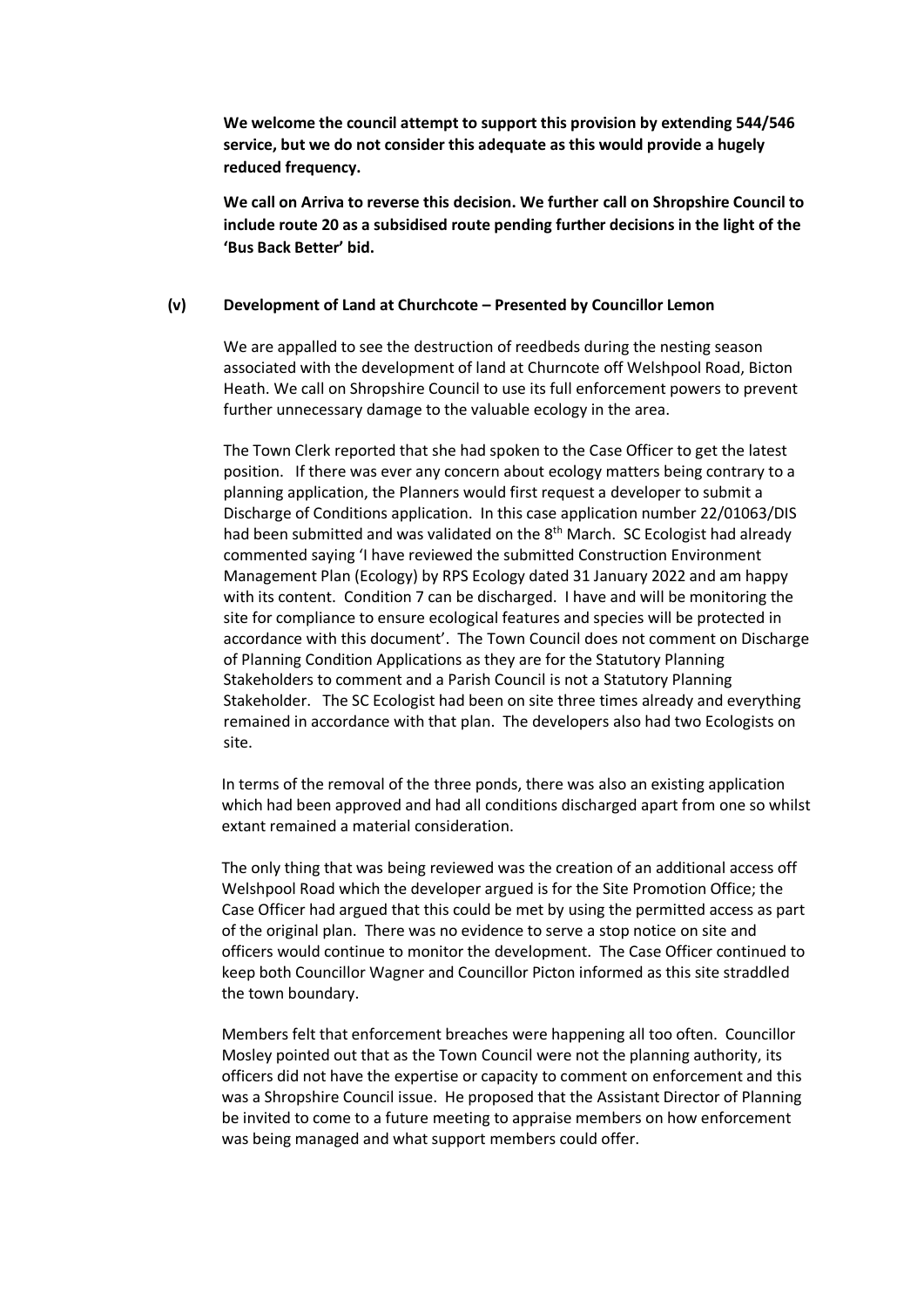#### **RESOLVED:**

## **That Shropshire Council's Assistant Director of Planning be invited to a future meeting of this Committee to appraise members on Planning Enforcement.**

*2 members of the public left the meeting*

## **108/21FINANCE & GENERAL PURPOSES COMMITTEE**

The minutes of the informal Finance & General Purposes Committee meeting held on 7 February 2022 were circulated as read.

### **RESOLVED:**

**That the minutes of the informal Finance & General Purposes Committee meeting held on 7 February 2022 be received and adopted.**

### **109/21RECREATION & LEISURE COMMITTEE**

The Minutes of the informal Recreation & Leisure Committee Meeting held on 9 March 2022 were circulated as read.

Councillor Bentick pointed out that a resolution on Item 95/21 regarding Church Road Recreation Ground had been omitted from the resolutions. The Committee had agreed that officers would continue discussions with the Trinity Church with regard to the use of the Glebefields and he requested that this resolution be added.

### **RESOLVED:**

**That upon the inclusion of "That Officers would continue discussions with the Trinity Church with regard to the use of the Glebefields" at Minute 95/21, the minutes of the informal Recreation & Leisure Committee meeting held on 9 March 2022 be received and adopted.**

## **110/21PLANNING MEETINGS**

The minutes of the informal Planning Committee meetings held on 1 February, 22 February & 15 March 2022 were submitted as circulated and read.

## **RESOLVED:**

**That the minutes of the informal Planning Committee meetings held on 1 February, 22 February & 15 March 2022 be received and adopted.**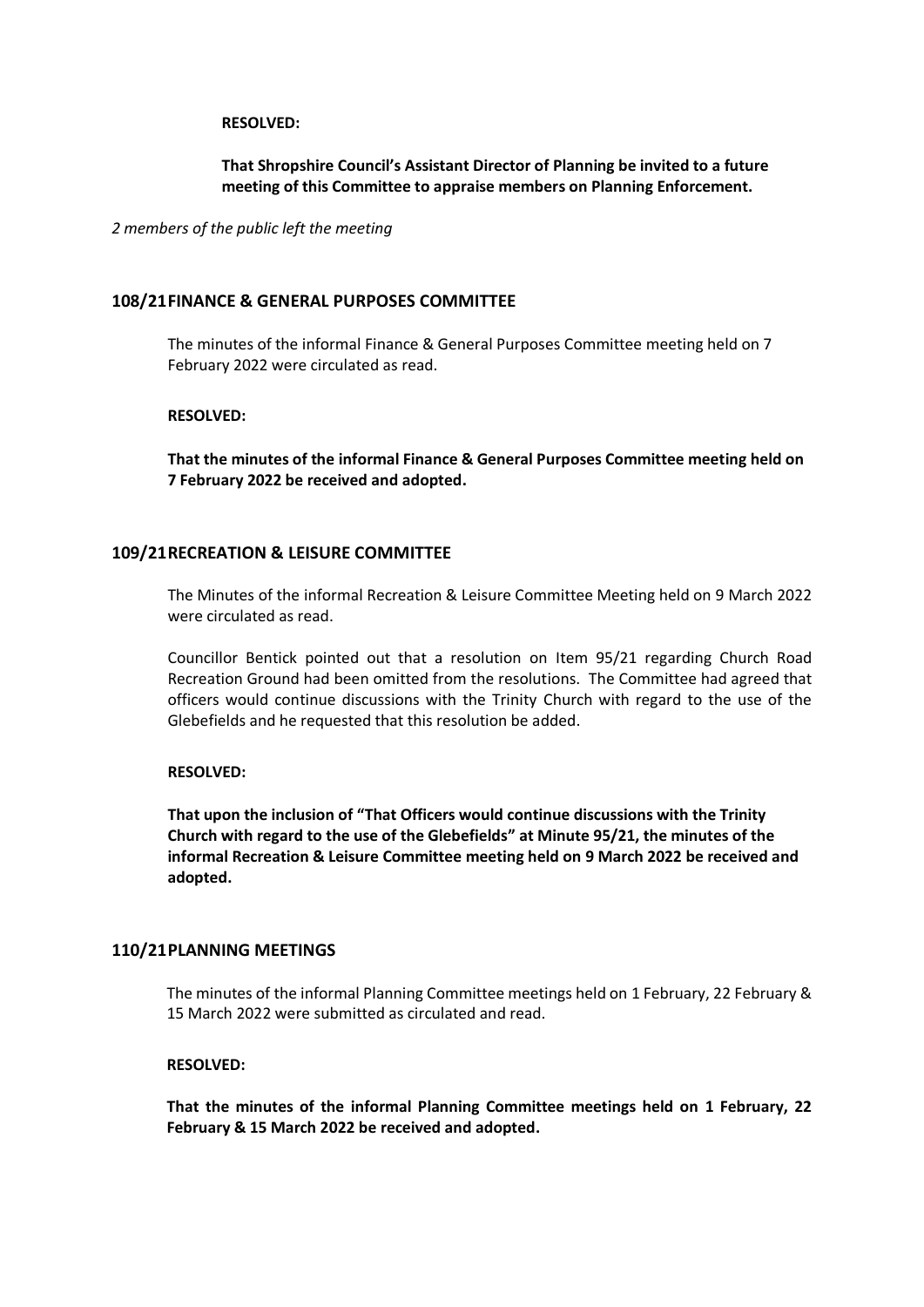## **111/21COMPLAINTS COMMITTEE**

The Minutes of the External Complaints Committee Meeting held on 15 March 2022 were circulated as read.

Councillor Vasmer opposed the adoption of the minutes and requested that the matter be reconsidered. He believed that due process had not been followed and there was a danger that the process could be found to be false and not to be legally defensible and that the complainant should have been given the opportunity to make representation to the committee.

Councillor Mrs Moseley said that she was content that the process had been followed and understood that Councillor Vasmer's issue was not about the decision that had been reached but the procedures, something that could not only affect this case but would set a precedent for other cases. She agreed that it would be wise to review the policy and process to see if these needed amendment.

The Town Clerk advised that a new Committee would need to be convened to avoid any challenge of pre-determination and time was of the essence in resolving this matter given the start date of this Concession.

## **RESOLVED:**

**(i) That a new External Complaints Committee be established comprising:**

**Councillor Alex Phillips Councillor Kate Halliday Councillor Rob Wilson**

- **(ii) That the External Complaints Committee be convened to review the complaint and the Appellant be invited to the meeting to set out his case.**
- **(iii) That the Council Procedure on Managing Complaints and the Terms of Reference of the Complaints Committee be reviewed.**
- **(iv) That the minutes of the External Complaints Committee meeting held on 15 March 2022 not be adopted.**

## **112/21WORKING GROUPS**

#### **112.1 Civics Working Group**

The Minutes of the Civics Working Group meeting held on 27 January 2022 were circulated as read.

#### **RESOLVED:**

**That the minutes of the Civics Working Group meeting held on 27 January 2022 be received and adopted.**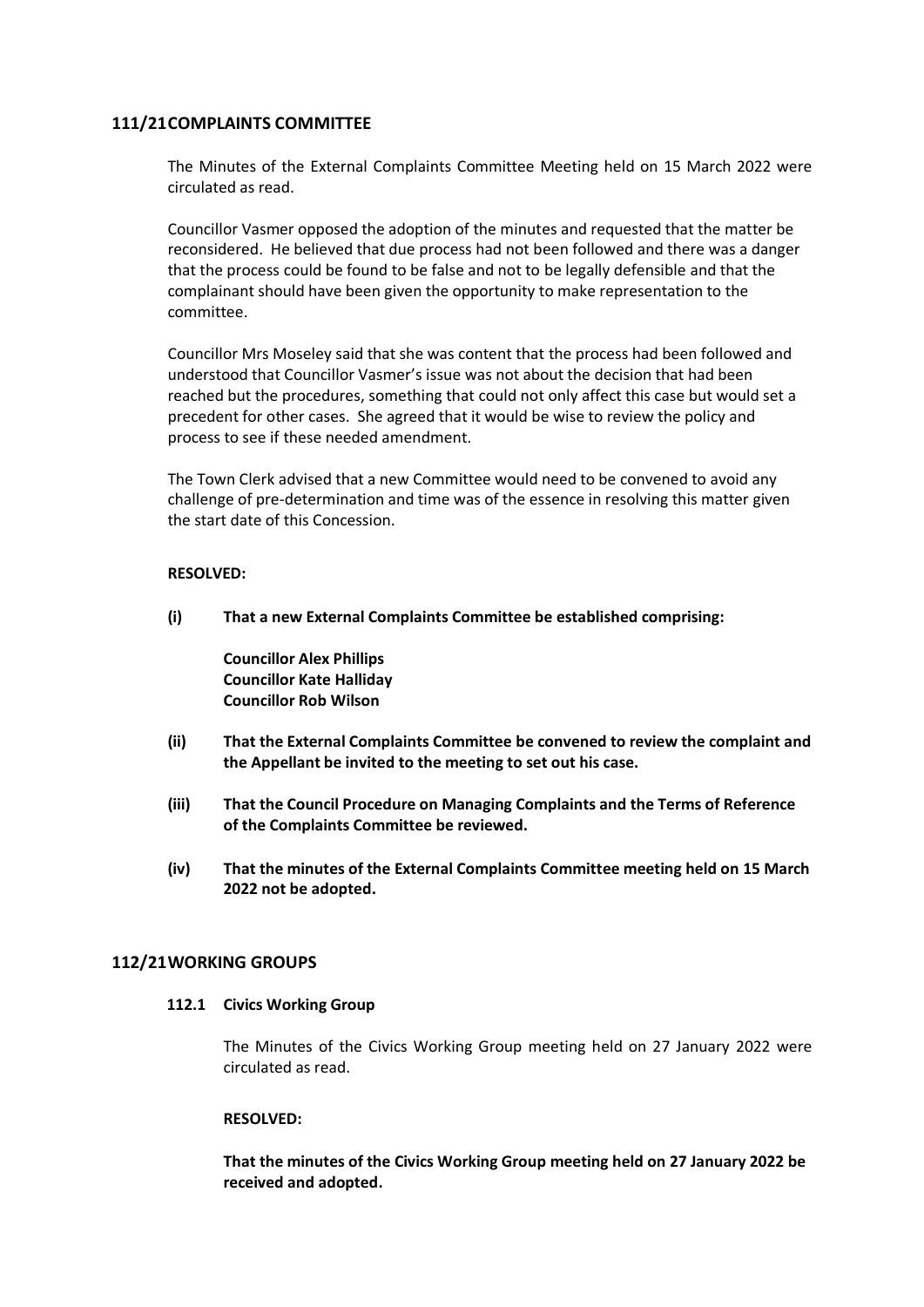### **112.2 Active Travel Working Group**

The Minutes of the Active Travel Working Group meetings held on 3 February & 3 March 2022 were circulated as read.

#### **RESOLVED:**

**That the minutes of the Active Travel Working Group meetings held on 3 February & 3 March 2022 be received and adopted.**

#### **112.3 City of Sanctuary Working Group**

The Minutes of the City of Sanctuary Working Group meeting held on 25 January 2022 were circulated as read.

#### **RESOLVED:**

**That the minutes of the City of Sanctuary Working Group meeting held on 25 January 2022 be received and adopted.**

#### **113/21EXECUTIVE DECISIONS**

Prior to the meeting a list of executive decisions made by the Town Clerk had been circulated to members. These were decisions that would ordinarily have been made by the Standing Committees but were currently informal meetings to inform the delegated decision making whilst current COVID regulations were still in place. There were no questions raised by members.

#### **RESOLVED:**

**That the report be noted and decisions accepted.**

### **114/21SUPPORT FOR UKRAINE**

Councillor Mosley asked for members to support a proposal to provide money for a refugee fund to support local initiatives and this to be referred to Finance & General Purpose Committee to establish a process for allocating that funding. He also proposed that Council endorse the statement made by the four Group Leaders as reported in the latest STC Newsletter:

"Like many local and regional authorities across Europe, we strongly condemn the ongoing, multiple attacks on the sovereign territory of Ukraine. On behalf of the residents of Shrewsbury we send our full support and solidarity to the Ukrainian people and to our peers in local and regional government. We deplore the catastrophe we see unfolding as the values of humanity, freedom and democracy that we all hold so dear are viciously attacked by the Russian Federation. The escalation of violence, repeated bombings and attacks on